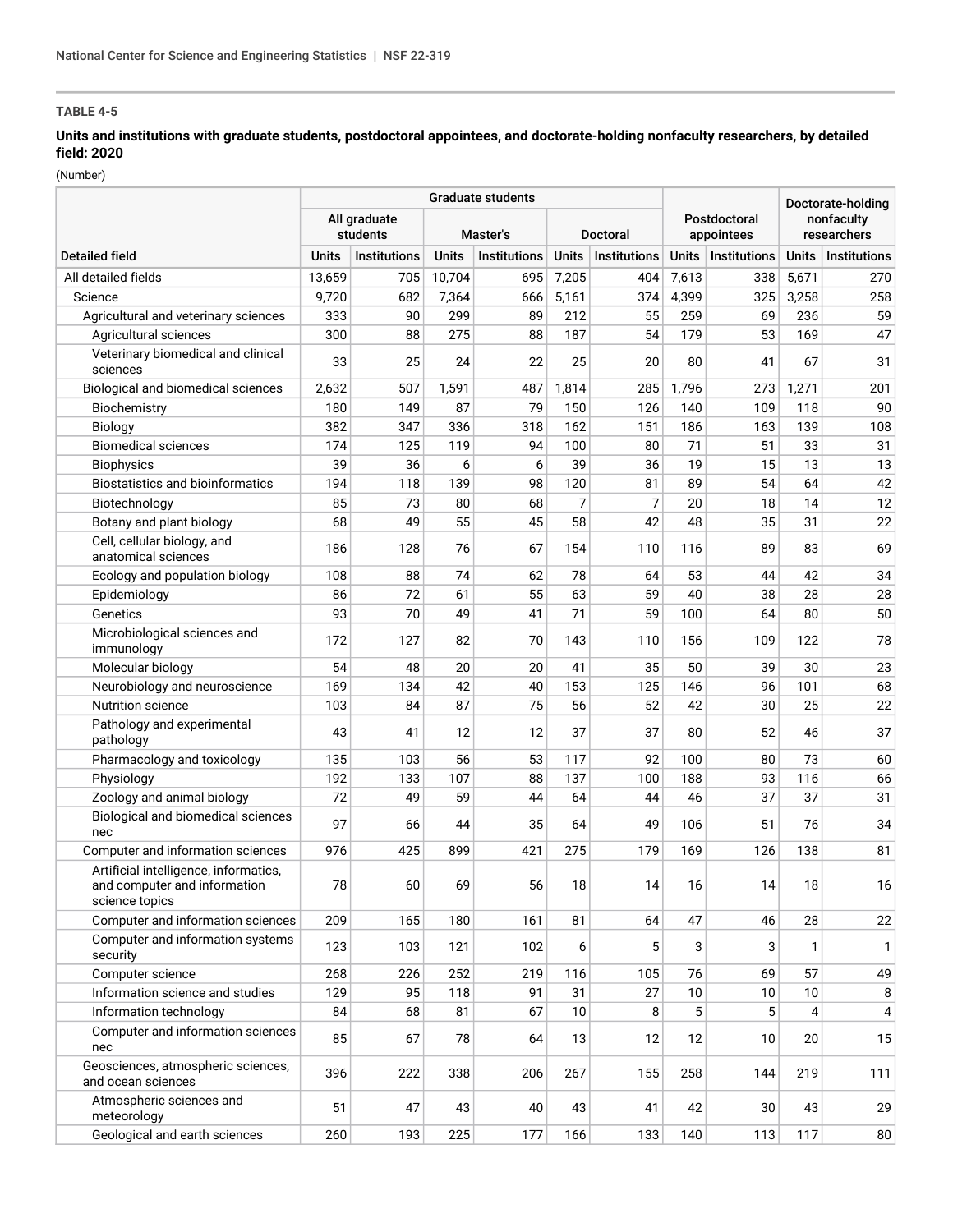# **Units and institutions with graduate students, postdoctoral appointees, and doctorate-holding nonfaculty researchers, by detailed field: 2020**

(Number)

|                                                              |                          |                     | Graduate students |                     |                |                | Doctorate-holding |                            |                |                           |  |
|--------------------------------------------------------------|--------------------------|---------------------|-------------------|---------------------|----------------|----------------|-------------------|----------------------------|----------------|---------------------------|--|
|                                                              | All graduate<br>students |                     |                   | Master's            |                | Doctoral       |                   | Postdoctoral<br>appointees |                | nonfaculty<br>researchers |  |
| <b>Detailed field</b>                                        | Units                    | <b>Institutions</b> | <b>Units</b>      | <b>Institutions</b> | <b>Units</b>   | Institutions   | <b>Units</b>      | <b>Institutions</b>        | Units          | <b>Institutions</b>       |  |
| Ocean and marine sciences                                    | 85                       | 60                  | 70                | 54                  | 58             | 46             | 52                | 39                         | 43             | 32                        |  |
| Geosciences, atmospheric<br>sciences, and ocean sciences nec | ne                       | ne                  | ne                | ne                  | ne             | ne             | 24                | 9                          | 16             | 8                         |  |
| Mathematics and statistics                                   | 710                      | 349                 | 614               | 340                 | 331            | 191            | 176               | 127                        | 68             | 47                        |  |
| Applied mathematics                                          | 200                      | 150                 | 162               | 129                 | 79             | 70             | 31                | 30                         | 13             | 11                        |  |
| Mathematics                                                  | 318                      | 291                 | 278               | 263                 | 163            | 157            | 104               | 97                         | 28             | 27                        |  |
| <b>Statistics</b>                                            | 192                      | 159                 | 174               | 153                 | 89             | 82             | 41                | 39                         | 27             | 25                        |  |
| Multidisciplinary and interdisciplinary<br>studies           | 354                      | 209                 | 279               | 184                 | 124            | 93             | 179               | 90                         | 151            | 74                        |  |
| Biological and physical sciences                             | 37                       | 34                  | 31                | 28                  | 15             | 15             | 17                | 14                         | 13             | 12                        |  |
| Computational science                                        | 47                       | 41                  | 37                | 33                  | 15             | 14             | 8                 | 8                          | 6              | 6                         |  |
| Data science and data analytics                              | 35                       | 32                  | 34                | 31                  | $\overline{2}$ | $\overline{c}$ | 14                | 11                         | 10             | 9                         |  |
| International and global studies                             | 30                       | 28                  | 27                | 26                  | 7              | 6              | 6                 | 6                          | 10             | 8                         |  |
| Multidisciplinary and<br>interdisciplinary studies nec       | 205                      | 139                 | 150               | 112                 | 85             | 66             | 134               | 69                         | 112            | 53                        |  |
| Natural resources and conservation                           | 354                      | 207                 | 302               | 195                 | 152            | 101            | 139               | 87                         | 126            | 67                        |  |
| Environmental science and studies                            | 199                      | 154                 | 163               | 136                 | 70             | 57             | 55                | 48                         | 44             | 36                        |  |
| Forestry, natural resources, and<br>conservation             | 155                      | 87                  | 139               | 85                  | 82             | 55             | 84                | 49                         | 82             | 42                        |  |
| Physical sciences                                            | 783                      | 329                 | 572               | 308                 | 545            | 227            | 565               | 227                        | 420            | 173                       |  |
| Astronomy and astrophysics                                   | 58                       | 51                  | 15                | 15                  | 51             | 46             | 66                | 49                         | 55             | 37                        |  |
| Chemistry                                                    | 354                      | 307                 | 284               | 262                 | 224            | 203            | 223               | 196                        | 164            | 144                       |  |
| Materials sciences                                           | 59                       | 47                  | 37                | 33                  | 47             | 39             | 29                | 21                         | 24             | 18                        |  |
| Physics                                                      | 284                      | 239                 | 215               | 198                 | 210            | 187            | 226               | 184                        | 155            | 119                       |  |
| Physical sciences nec                                        | 28                       | 25                  | 21                | 20                  | 13             | 12             | 21                | 19                         | 22             | 16                        |  |
| Psychology                                                   | 1,143                    | 470                 | 827               | 426                 | 503            | 234            | 249               | 147                        | 167            | 107                       |  |
| Applied psychology                                           | 391                      | 275                 | 330               | 246                 | 141            | 115            | 36                | 29                         | 21             | $18$                      |  |
| Clinical psychology                                          | 126                      | 114                 | 65                | 59                  | 71             | 68             | 17                | 16                         | $\overline{7}$ | $\overline{7}$            |  |
| Counseling psychology                                        | 130                      | 118                 | 97                | 89                  | 44             | 44             | 8                 | 8                          | 5              | 4                         |  |
| Human development                                            | 71                       | 65                  | 63                | 61                  | 27             | 25             | 41                | 32                         | 32             | 24                        |  |
| Psychology, general                                          | 274                      | 251                 | 204               | 196                 | 117            | 105            | 104               | 95                         | 77             | 72                        |  |
| Research and experimental<br>psychology                      | 151                      | 109                 | 68                | 54                  | 103            | 80             | 43                | 37                         | 25             | 22                        |  |
| Social sciences                                              | 2,039                    | 408                 | 1,643             | 395                 | 938            | 204            | 609               | 152                        | 462            | 132                       |  |
| Agricultural and natural resource<br>economics               | 42                       | 38                  | 36                | 36                  | 20             | 18             | 20                | 18                         | 18             | 17                        |  |
| Anthropology                                                 | 173                      | 156                 | 134               | 128                 | 103            | 99             | 66                | 58                         | 39             | 35                        |  |
| Area, ethnic, cultural, gender, and<br>group studies         | 311                      | 139                 | 249               | 128                 | 121            | 67             | 102               | 41                         | 57             | 28                        |  |
| Criminal justice and safety studies                          | 112                      | 105                 | 108               | 103                 | 21             | 21             | 10                | 9                          | 8              | 8                         |  |
| Criminology                                                  | 42                       | 41                  | 39                | 39                  | 14             | 14             | $\overline{2}$    | $\overline{2}$             | 3              | 3                         |  |
| Economics (except agricultural and<br>natural resource)      | 268                      | 200                 | 211               | 171                 | 146            | 128            | 56                | 46                         | 48             | 43                        |  |
| Geography and cartography                                    | 169                      | 140                 | 162               | 138                 | 69             | 66             | 46                | 39                         | 32             | 23                        |  |
| International relations and national<br>security studies     | 98                       | 79                  | 94                | 76                  | 13             | 13             | 16                | 12                         | 11             | 8                         |  |
| Linguistics                                                  | 104                      | 91                  | 74                | 67                  | 63             | 59             | 27                | 26                         | 14             | 13                        |  |
| Political science and government                             | 211                      | 193                 | 161               | 153                 | 127            | 123            | 48                | 44                         | 27             | 23                        |  |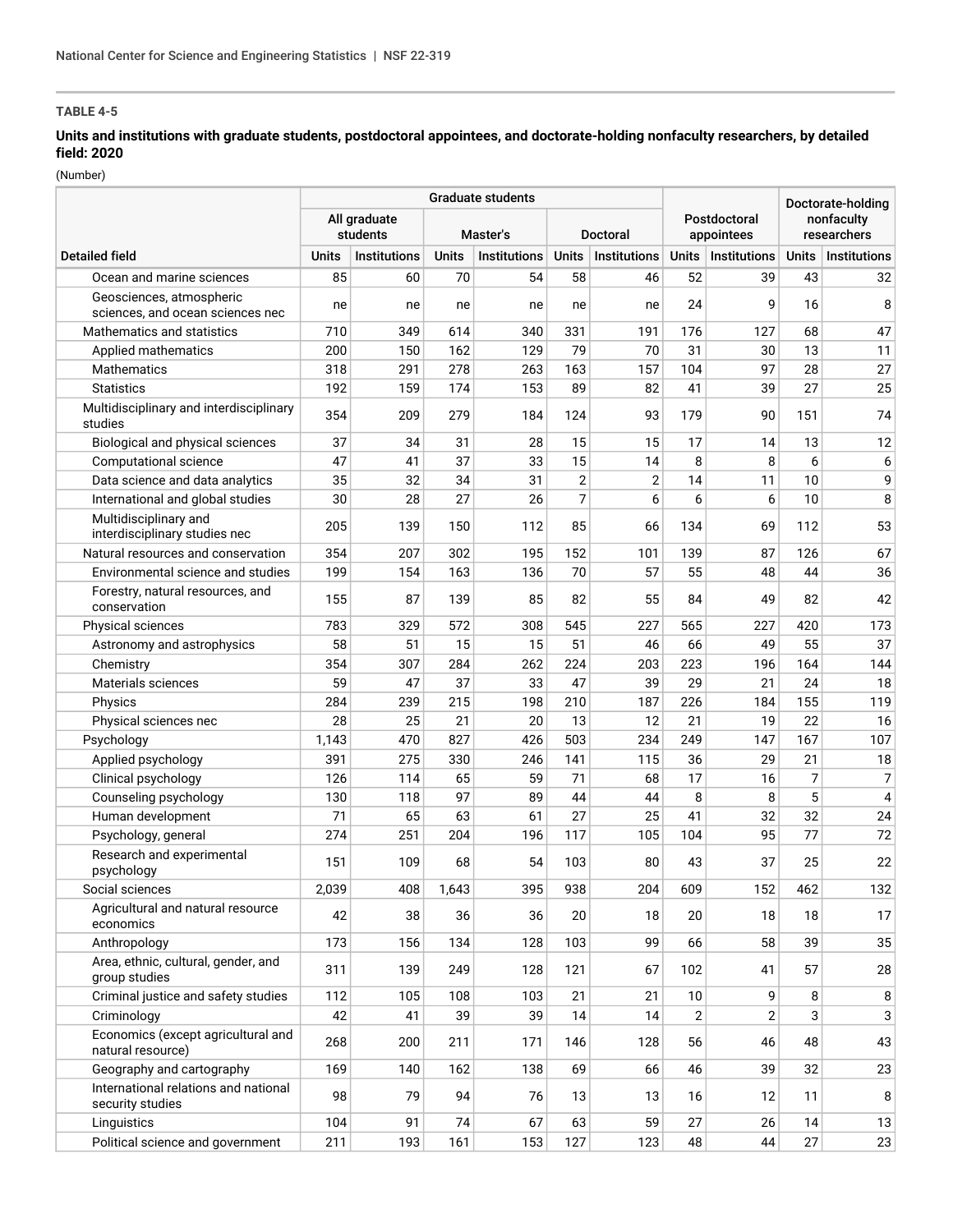# **Units and institutions with graduate students, postdoctoral appointees, and doctorate-holding nonfaculty researchers, by detailed field: 2020**

(Number)

|                                                                              | Graduate students                                       |                     |              |              |              |                            |                           |                     | Doctorate-holding |                     |
|------------------------------------------------------------------------------|---------------------------------------------------------|---------------------|--------------|--------------|--------------|----------------------------|---------------------------|---------------------|-------------------|---------------------|
|                                                                              | All graduate<br>students<br>Master's<br><b>Doctoral</b> |                     |              |              |              | Postdoctoral<br>appointees | nonfaculty<br>researchers |                     |                   |                     |
| <b>Detailed field</b>                                                        | Units                                                   | <b>Institutions</b> | <b>Units</b> | Institutions | <b>Units</b> | Institutions               | <b>Units</b>              | <b>Institutions</b> | <b>Units</b>      | <b>Institutions</b> |
| Public policy analysis                                                       | 148                                                     | 107                 | 112          | 85           | 60           | 52                         | 61                        | 42                  | 73                | 46                  |
| Sociology and population studies                                             | 230                                                     | 208                 | 162          | 152          | 127          | 120                        | 61                        | 50                  | 47                | 39                  |
| Urban studies and affairs                                                    | 37                                                      | 31                  | 30           | 26           | 14           | 13                         | 4                         | 4                   | 8                 | 8                   |
| Social sciences, other                                                       | 94                                                      | 75                  | 71           | 60           | 40           | 37                         | 90                        | 53                  | 77                | 33                  |
| Engineering                                                                  | 2,459                                                   | 330                 | 2,188        | 325          | 1,416        | 229                        | 1,108                     | 203                 | 851               | 174                 |
| Aerospace, aeronautical, and<br>astronautical engineering                    | 69                                                      | 61                  | 65           | 60           | 51           | 48                         | 35                        | 31                  | 29                | 25                  |
| Biological, biomedical, and<br>biosystems engineering                        | 220                                                     | 175                 | 186          | 157          | 155          | 138                        | 156                       | 116                 | 102               | 84                  |
| Chemical, petroleum, and chemical-<br>related engineering                    | 189                                                     | 143                 | 169          | 136          | 144          | 121                        | 139                       | 113                 | 86                | 68                  |
| Chemical engineering                                                         | 163                                                     | 139                 | 145          | 131          | 128          | 120                        | 127                       | 112                 | 75                | 67                  |
| Petroleum engineering                                                        | 26                                                      | 24                  | 24           | 24           | 16           | 16                         | 12                        | 11                  | 11                | 10                  |
| Civil, environmental, transportation<br>and related engineering fields       | 379                                                     | 203                 | 350          | 201          | 203          | 139                        | 175                       | 121                 | 127               | 88                  |
| Civil engineering                                                            | 249                                                     | 194                 | 233          | 192          | 151          | 135                        | 152                       | 108                 | 112               | 81                  |
| Architectural, environmental,<br>construction and surveying<br>engineering   | 130                                                     | 95                  | 117          | 91           | 52           | 45                         | 23                        | 23                  | 15                | 15                  |
| Electrical, electronics,<br>communications and computer<br>engineering       | 466                                                     | 256                 | 434          | 254          | 242          | 174                        | 160                       | 132                 | 139               | 101                 |
| Electrical, electronics, and<br>communications engineering                   | 287                                                     | 232                 | 265          | 227          | 172          | 166                        | 144                       | 125                 | 127               | 98                  |
| Computer engineering                                                         | 179                                                     | 133                 | 169          | 132          | 70           | 65                         | 16                        | 14                  | 12                | 12                  |
| Industrial, manufacturing, systems<br>engineering and operations research    | 243                                                     | 148                 | 222          | 140          | 110          | 87                         | 49                        | 40                  | 43                | 29                  |
| Industrial and manufacturing<br>engineering                                  | 134                                                     | 108                 | 129          | 105          | 61           | 59                         | 30                        | 27                  | 22                | 18                  |
| Systems engineering and<br>operations research                               | 109                                                     | 75                  | 93           | 70           | 49           | 35                         | 19                        | 14                  | 21                | 15                  |
| Mechanical engineering                                                       | 284                                                     | 228                 | 263          | 224          | 169          | 157                        | 148                       | 134                 | 99                | 88                  |
| Metallurgical, mining, materials and<br>related engineering fields           | 152                                                     | 97                  | 133          | 90           | 109          | 82                         | 85                        | 63                  | 64                | 45                  |
| Other engineering                                                            | 457                                                     | 189                 | 366          | 169          | 233          | 124                        | 161                       | 92                  | 162               | 84                  |
| Agricultural engineering                                                     | 32                                                      | 26                  | 29           | 26           | 27           | 23                         | 20                        | 19                  | 15                | 15                  |
| Engineering mechanics, physics,<br>and science                               | 72                                                      | 51                  | 51           | 39           | 45           | 36                         | 20                        | 17                  | 20                | 15                  |
| Nuclear engineering                                                          | 33                                                      | 28                  | 31           | 28           | 30           | 26                         | 13                        | 13                  | 11                | 9                   |
| Engineering, other                                                           | 320                                                     | 158                 | 255          | 140          | 131          | 82                         | 108                       | 71                  | 116               | 71                  |
| Health                                                                       | 1,480                                                   | 440                 | 1,152        | 420          | 628          | 215                        | 2,106                     | 173                 | 1,562             | 146                 |
| Clinical medicine <sup>a</sup>                                               | 538                                                     | 255                 | 473          | 252          | 195          | 108                        | 1,743                     | 133                 | 1,268             | 105                 |
| Medical clinical sciences and<br>clinical and medical laboratory<br>sciences | 62                                                      | 53                  | 50           | 44           | 23           | 22                         | 46                        | 35                  | 55                | 32                  |
| Public health                                                                | 476                                                     | 245                 | 423          | 242          | 172          | 99                         | 177                       | 88                  | 137               | 69                  |
| Anesthesiology                                                               | ne                                                      | ne                  | ne           | ne           | ne           | ne                         | 56                        | 45                  | 38                | 30 <sup>°</sup>     |
| Cardiology and cardiovascular<br>disease                                     | ne                                                      | ne                  | ne           | ne           | ne           | ne                         | 54                        | 38                  | 34                | 26                  |
|                                                                              |                                                         |                     |              |              |              |                            |                           |                     |                   |                     |